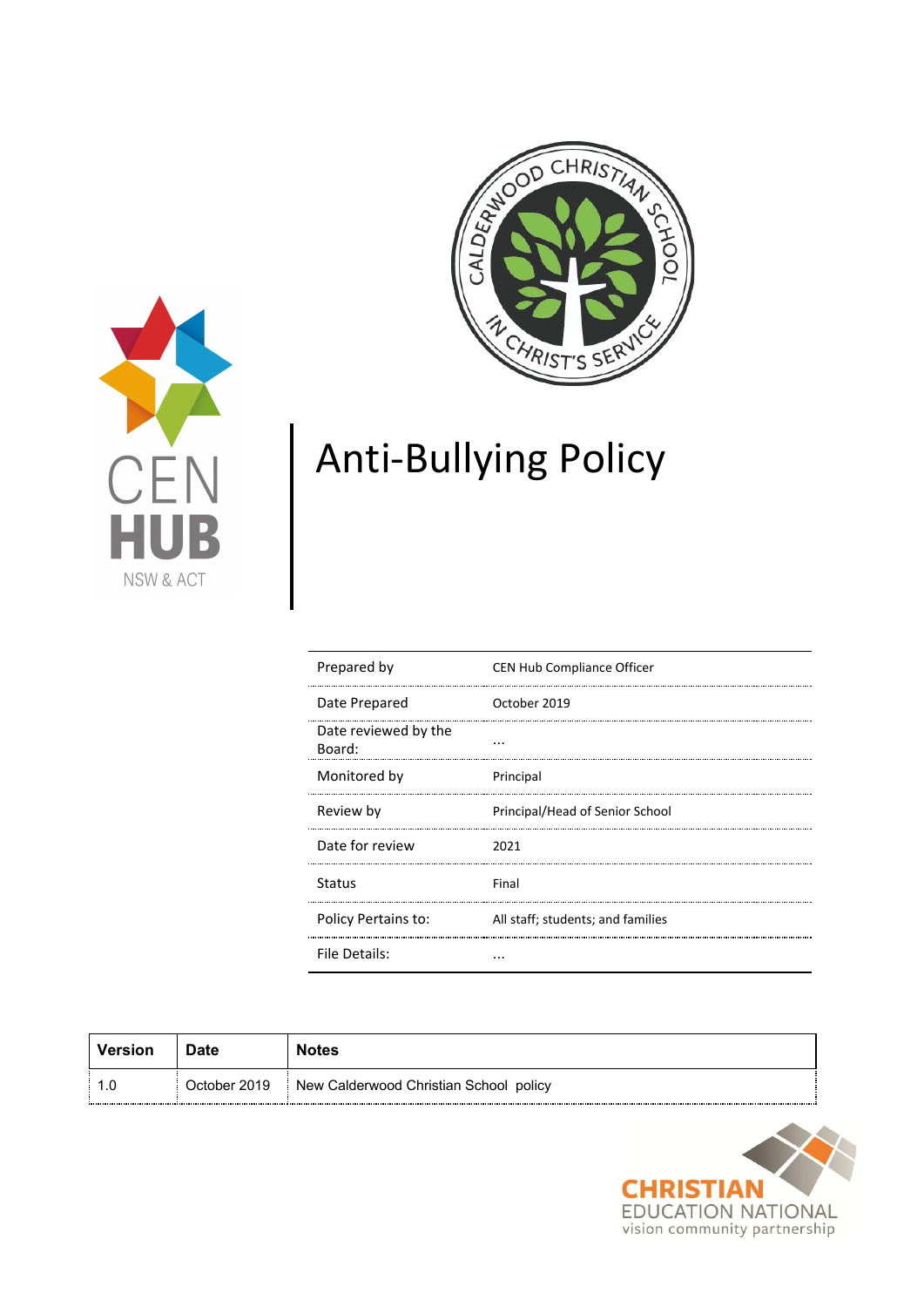| <b>Authorised By</b> | <b>Date</b> |
|----------------------|-------------|
|                      |             |

## **Version History**

| <b>Version</b>         | <b>Date</b>  | <b>Notes</b>                                                       |
|------------------------|--------------|--------------------------------------------------------------------|
|                        | October 2019 | New Calderwood Christian School Policy created from CEN Hub Policy |
|                        |              |                                                                    |
| ---------------------- |              |                                                                    |

Calderwood Christian School's Mission: In Christ's service to partner with parents in providing a quality Christian Education founded on the Word of God.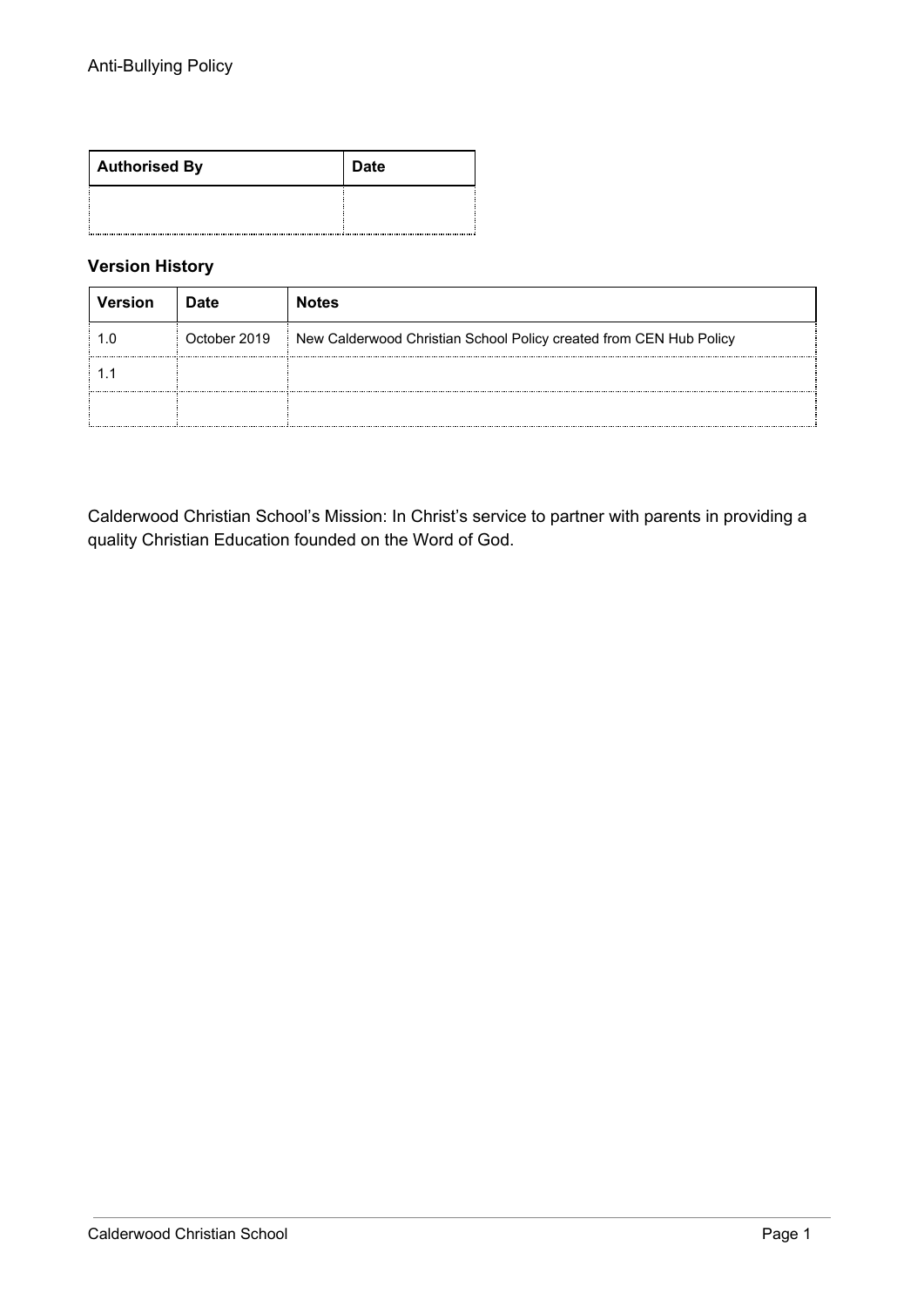# **Table of Contents**

| 1              |                                  | <b>INTRODUCTION</b>                                           |                  | 3              |
|----------------|----------------------------------|---------------------------------------------------------------|------------------|----------------|
| $\overline{2}$ |                                  | <b>CHRISTIAN RATIONALE</b>                                    |                  | 3              |
| 3              | PURPOSE OF THIS DOCUMENT         |                                                               |                  | 4              |
| 4              | <b>TABLE OF RESPONSIBILITIES</b> |                                                               |                  | 5              |
| 5              | <b>DEFINITIONS</b>               |                                                               |                  | $\overline{7}$ |
| 6              | <b>POLICY</b>                    |                                                               |                  | 8              |
| $\overline{7}$ |                                  | <b>PROCEDURES</b>                                             |                  | 9              |
|                | 7.1                              | Creating a Supportive and Caring School Culture               | 9                |                |
|                | 7.2                              | Communication                                                 | $\boldsymbol{9}$ |                |
|                | 7.3                              | Responding to a Report of Bullying Behaviour                  | 10               |                |
|                | 7.4                              | Investigating Reports or Allegations of Bullying Behaviour 10 |                  |                |
|                | 7.5                              | <b>Procedures for Students</b>                                | 11               |                |
|                | 7.6                              | <b>Procedures for Parents</b>                                 | 11               |                |
| 8              |                                  | APPENDIX - further information                                |                  | 11             |

## **Important related documents:**

| <b>Child Protection Policy</b> | <b>Enrolment Enrolment Policy</b> |
|--------------------------------|-----------------------------------|
| Welfare Policy                 | <b>Complaints Framework</b>       |
| Discipline Policy              | <b>ICT Policy</b>                 |

#### **Relevant Legislation:**

Anti-Discrimination Act 1977 Children and Young Persons (Care and Protection) Act 1998 Commission for Children and Young People Act 1998 Work Health and Safety Act 2011 (NSW) Work Health and Safety Regulation 2011 (NSW) Ombudsman Act 1974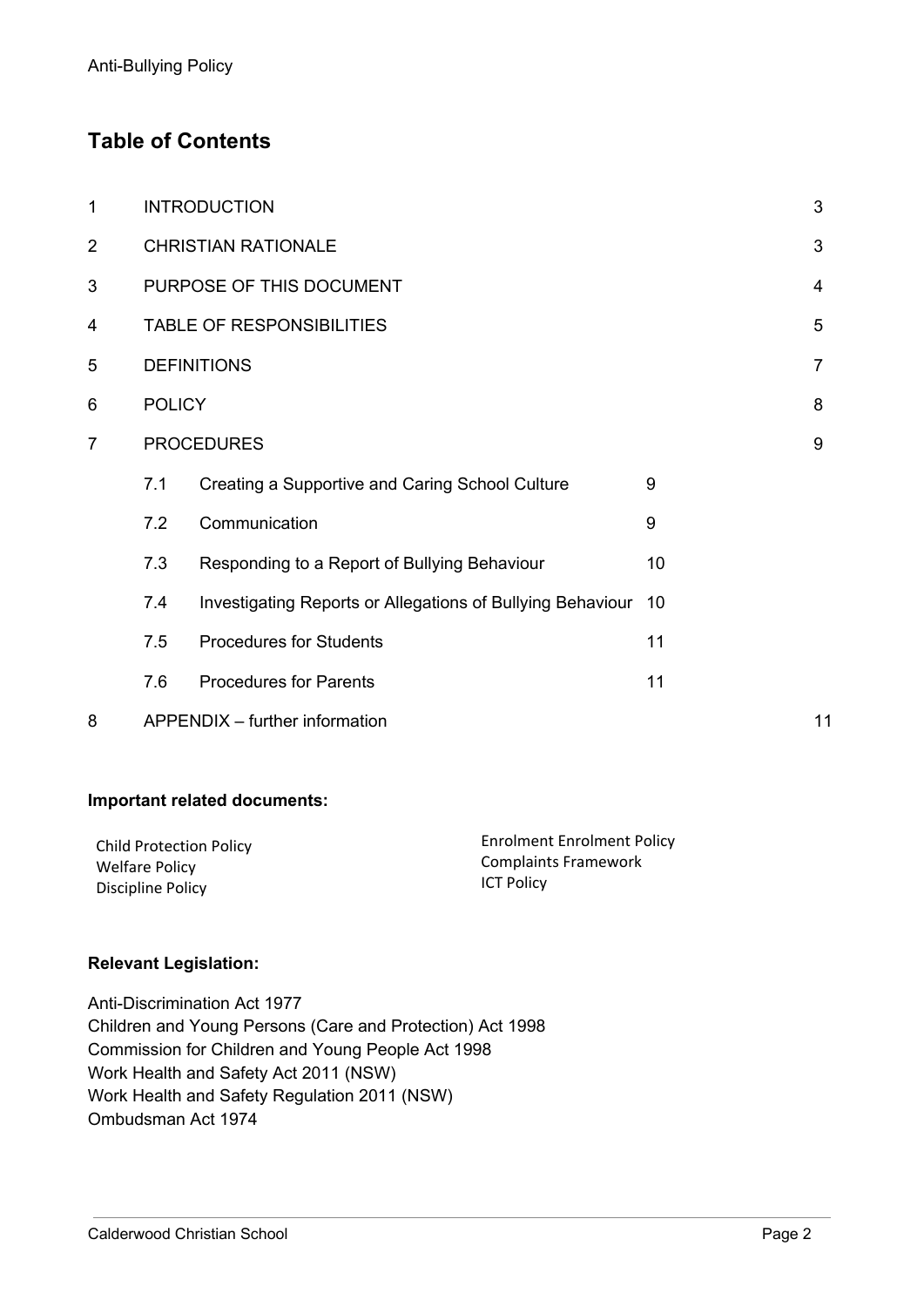## **Other References:**

Registered & Accredited Individual Non-government Schools (NSW) Manual, January 2017,most recent version on NESA website NSW Govt, 'Preventing and Responding to Student Bullying in Schools Policy' [www.bullyingnoway.gov.au](http://www.bullyingnoway.gov.au/) [www.ncab.org.au](http://www.ncab.org.au/) (National Centre Against Bullying) [www.cybersmart.gov.au](http://www.cybersmart.gov.au/) [www.police.nsw.gov.au/community\\_issues/youth](http://www.police.nsw.gov.au/community_issues/youth) [https://esafety.gov.au/complaints-and-reporting/cyberbullying-complaints/social-media-services-saf](https://esafety.gov.au/complaints-and-reporting/cyberbullying-complaints/social-media-services-safety-centres) [ety-centres](https://esafety.gov.au/complaints-and-reporting/cyberbullying-complaints/social-media-services-safety-centres) (Office of e-safety Commissioner)

## **1 INTRODUCTION**

Schools exist in a society where incidents of bullying behaviour may occur. Preventing and responding to bullying behaviour in learning and working environments is a shared responsibility of all staff, students, parents, caregivers and members of the wider school community.

The school's Duty of Care provides for the school to take the necessary steps to protect students from physical, psychological or emotional damage arising from issues such as bullying, and to take the necessary steps to avoid foreseeable risks of such behaviour.

Cyber bullying most often occurs outside school. The school makes every effort to teach students to use the internet in a safe and responsible manner. Parents ensure their child's safe and responsible use of the internet and mobile devices outside of school.

Bullying is serious. It may be a criminal offence if there is physical violence or threats, made either in person or by digital technology.

## **2 CHRISTIAN RATIONALE**

The occurrence of bullying behaviour relates to a breakdown in human relationships and the failure to love one another as Christ loves each person. God intends for us to live together in a community that acknowledges differences, and accepts others, because every person is made in His image. The Calderwood Christian School community represents the Body of Christ, where every person is valued and has a unique part to play, as *(In Christ) the whole body, joined and held together by every supporting ligament, grows and builds itself up in love, as each part does its work*. (Ephesians 4:16)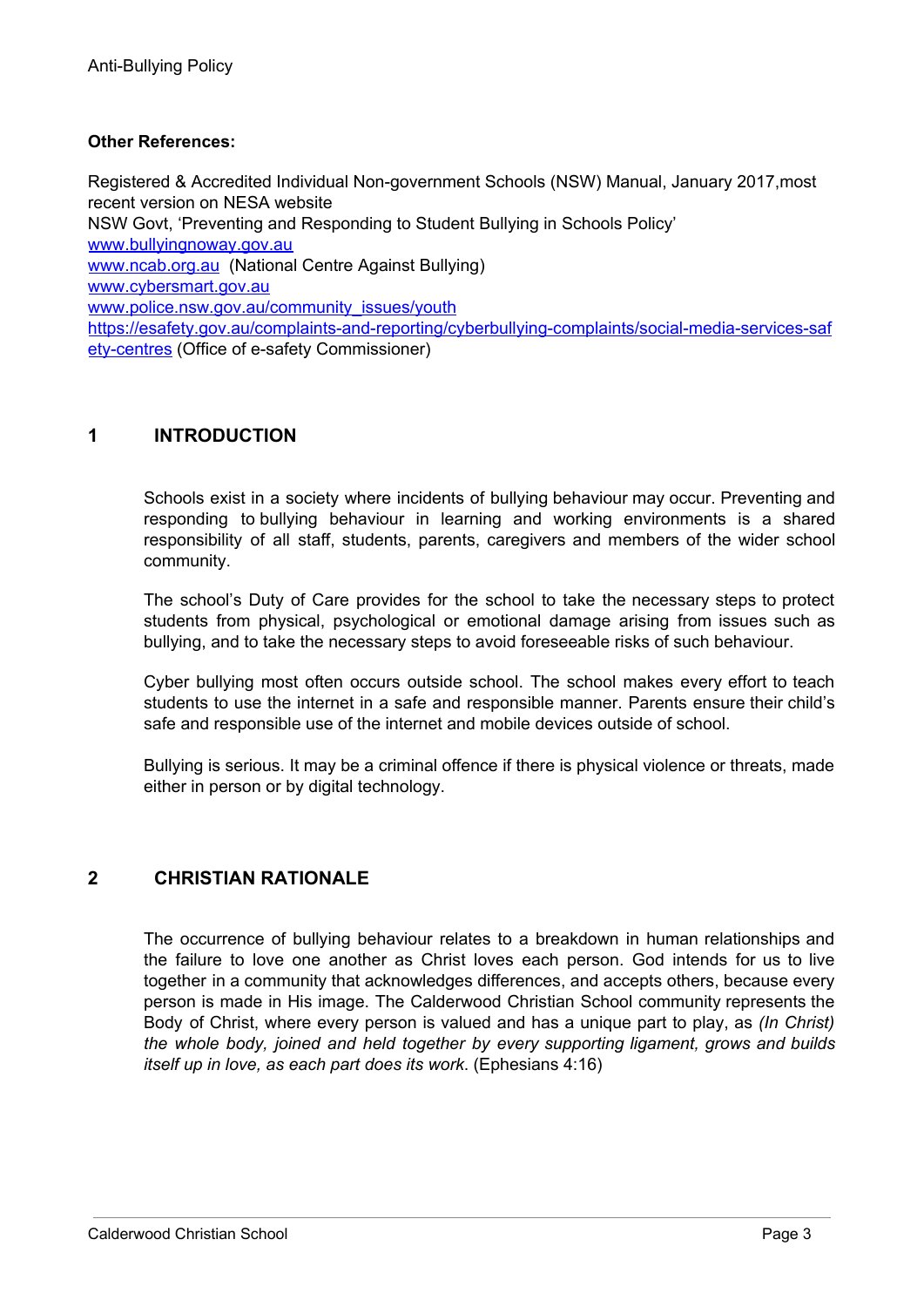The school seeks to build a supportive, caring community which aims to protect all people from behaviour by others which may cause distress of any kind; and to foster the restoration of relationships of mutual regard and honour.

This policy aims to facilitate processes that will deter and prevent bullying; support and strengthen the victim; and address the cause, and suitable restitution, with the offender. The careful resolution of each incident will be for the benefit of each person involved, as they grow in discipleship; and of the whole school, *so that the body of Christ may be built* up until we all reach unity in the faith and in the knowledge of the Son of God and become *mature, attaining to the whole measure of the fullness of Christ*. (Ephesians 4:12b-13)

## **3 PURPOSE OF THIS DOCUMENT**

This policy applies in all cases of student bullying behaviour, including cyber bullying, that occurs in the school; and off school premises, and outside of school hours, where there is a clear and close relationship between the school and the conduct of the student.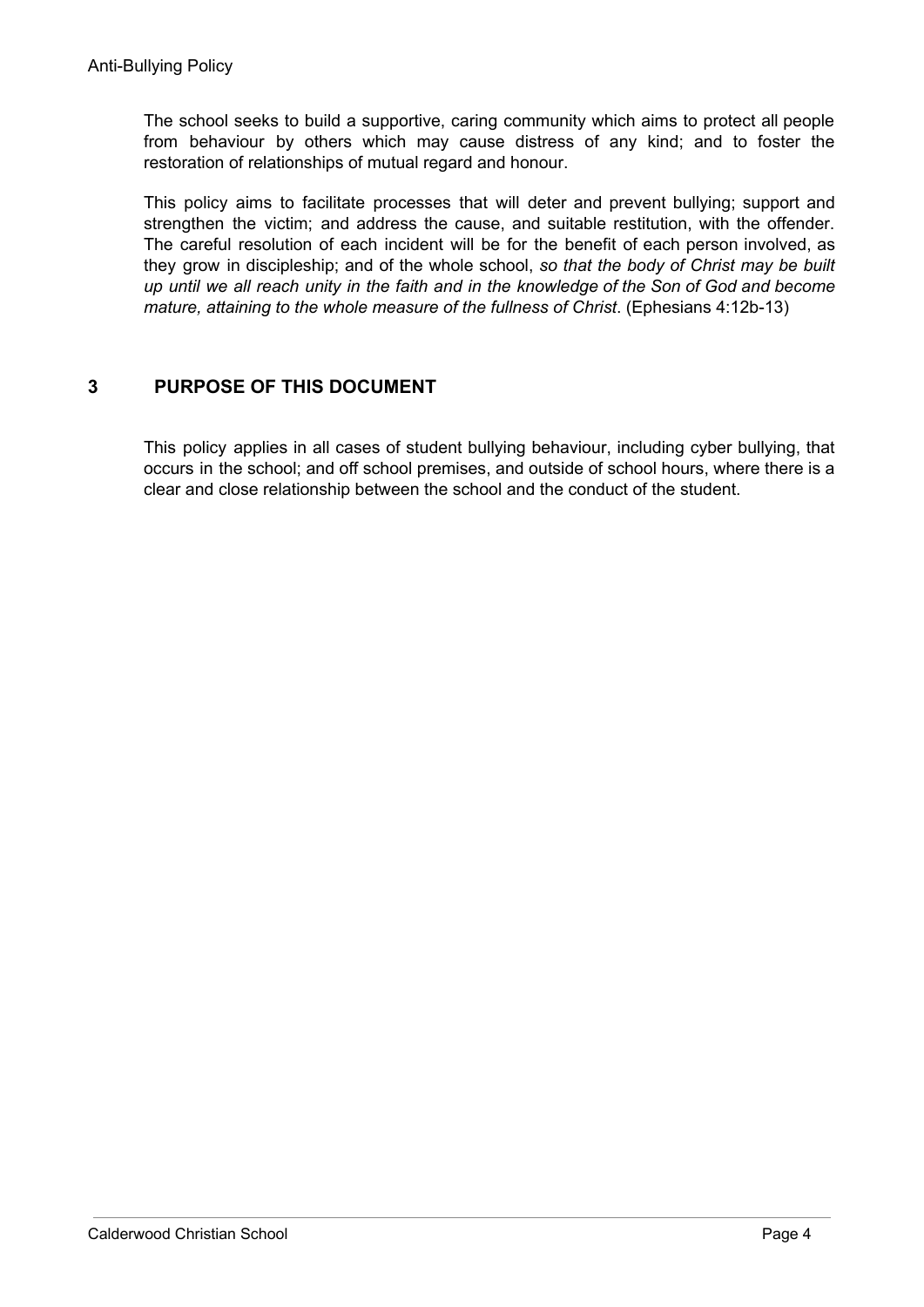# **4 TABLE OF RESPONSIBILITIES**

| <b>Responsibilities</b>                                                                      | <b>Evidence of Compliance</b>                                      |
|----------------------------------------------------------------------------------------------|--------------------------------------------------------------------|
| <b>Principal</b>                                                                             |                                                                    |
| Implement the policy within the school                                                       | Staff PD Days                                                      |
| Report to relevant authorities                                                               | Records of investigations                                          |
| <b>Director of Pastoral Care</b>                                                             |                                                                    |
| Investigate reports and incidents of bullying                                                | Records of investigations                                          |
| Oversee appropriate follow up after investigation                                            | Records of investigations                                          |
| Communicate anti-bullying policy and procedures to                                           | Staff PD Days                                                      |
| teachers in their section<br><b>Director of Teaching and Learning</b>                        | <b>Staff Meetings</b>                                              |
|                                                                                              |                                                                    |
| Ensure anti-bullying curriculum in teaching programs                                         | <b>Staff Appraisals</b><br>Program Registration & Review           |
| <b>Head of Faculty</b>                                                                       |                                                                    |
| Assist class teachers in maintaining anti-bullying behaviours                                | Faculty meeting minutes                                            |
| in class                                                                                     | Segta notes                                                        |
| <b>Teachers</b>                                                                              |                                                                    |
| Include anti-bullying content in PDHPE programs                                              | <b>Teaching Programs</b><br>Pastoral Care wellbeing program        |
|                                                                                              | No bullying No way Day                                             |
|                                                                                              | Assembly                                                           |
| Promote and enforce anti-bullying behaviour standards<br>within the school                   | No Bullying no Way day Week                                        |
|                                                                                              | Activities                                                         |
|                                                                                              | <b>Behaviour Expectations</b>                                      |
| <b>School Staff</b><br>Respect and support students                                          | <b>Staff Code of Conduct</b>                                       |
|                                                                                              |                                                                    |
| Model and promote appropriate behaviour                                                      |                                                                    |
| Respond in a timely manner to incidents and reports of Records of investigations<br>bullying |                                                                    |
| Support students to develop an understanding of bullying                                     | <b>Teaching Programs</b>                                           |
| and its impact                                                                               | Pastoral<br>Care<br>Program                                        |
|                                                                                              | <b>Wellbeing Wednesday</b>                                         |
| <b>Students</b>                                                                              |                                                                    |
| Behave appropriately, respecting individual differences and<br>diversity                     | <b>Student Code of Conduct</b><br>Behaviour Expectations in School |
|                                                                                              | Diary                                                              |
|                                                                                              | Discipline records                                                 |
| Behave as responsible digital citizens<br>----------------------                             | <b>ICT Agreement</b>                                               |
| Behave as responsible bystanders<br>------------------------                                 | <b>Student Code of Conduct</b>                                     |
| Report incidents of bullying                                                                 | Records of Investigation                                           |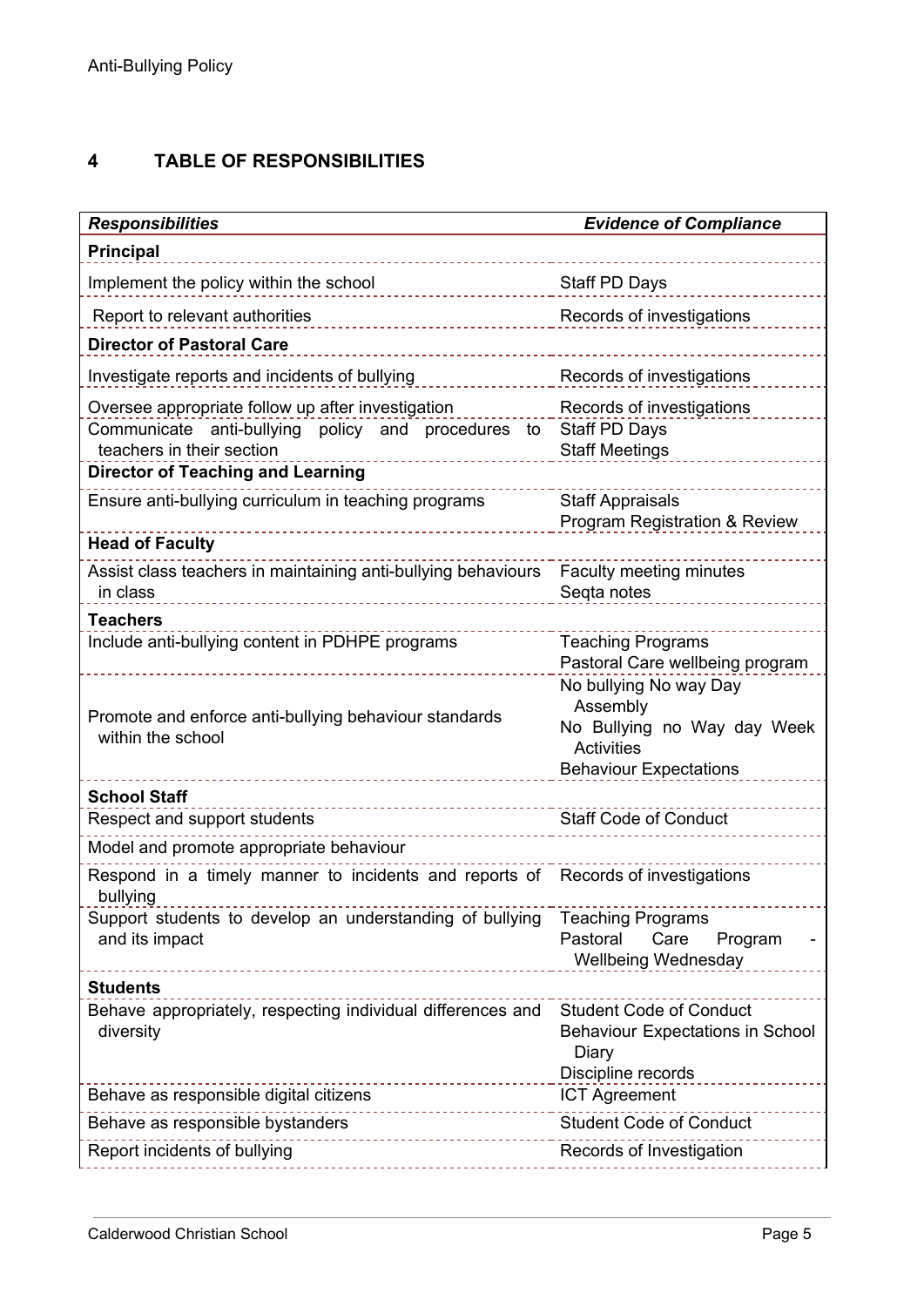| <b>Parents and caregivers</b>                                                                                                           |                                                                                                                                         |
|-----------------------------------------------------------------------------------------------------------------------------------------|-----------------------------------------------------------------------------------------------------------------------------------------|
| Support their children to become responsible citizens and to Parent Handbook<br>develop responsible on-line behaviour                   |                                                                                                                                         |
| Assist their children in understanding bullying behaviour                                                                               | <b>Parent Handbook</b>                                                                                                                  |
| Support their children in developing positive responses to Parent Handbook<br>incidents of bullying                                     |                                                                                                                                         |
| Report incidents of school related bullying behaviour to the SEQTA Notes<br>school                                                      |                                                                                                                                         |
| Work collaboratively with the school to resolve incidents of SEQTA Notes on Child's file<br>bullying when they occur.                   |                                                                                                                                         |
| <b>School community</b>                                                                                                                 |                                                                                                                                         |
| Model and promote positive relationships that respect and<br>accept individual differences and diversity within the<br>school community | Code of Conduct for Parents &<br><b>Visitors</b><br>School communications<br>Student/ Parent end of<br>year<br>surveys<br>Be You survey |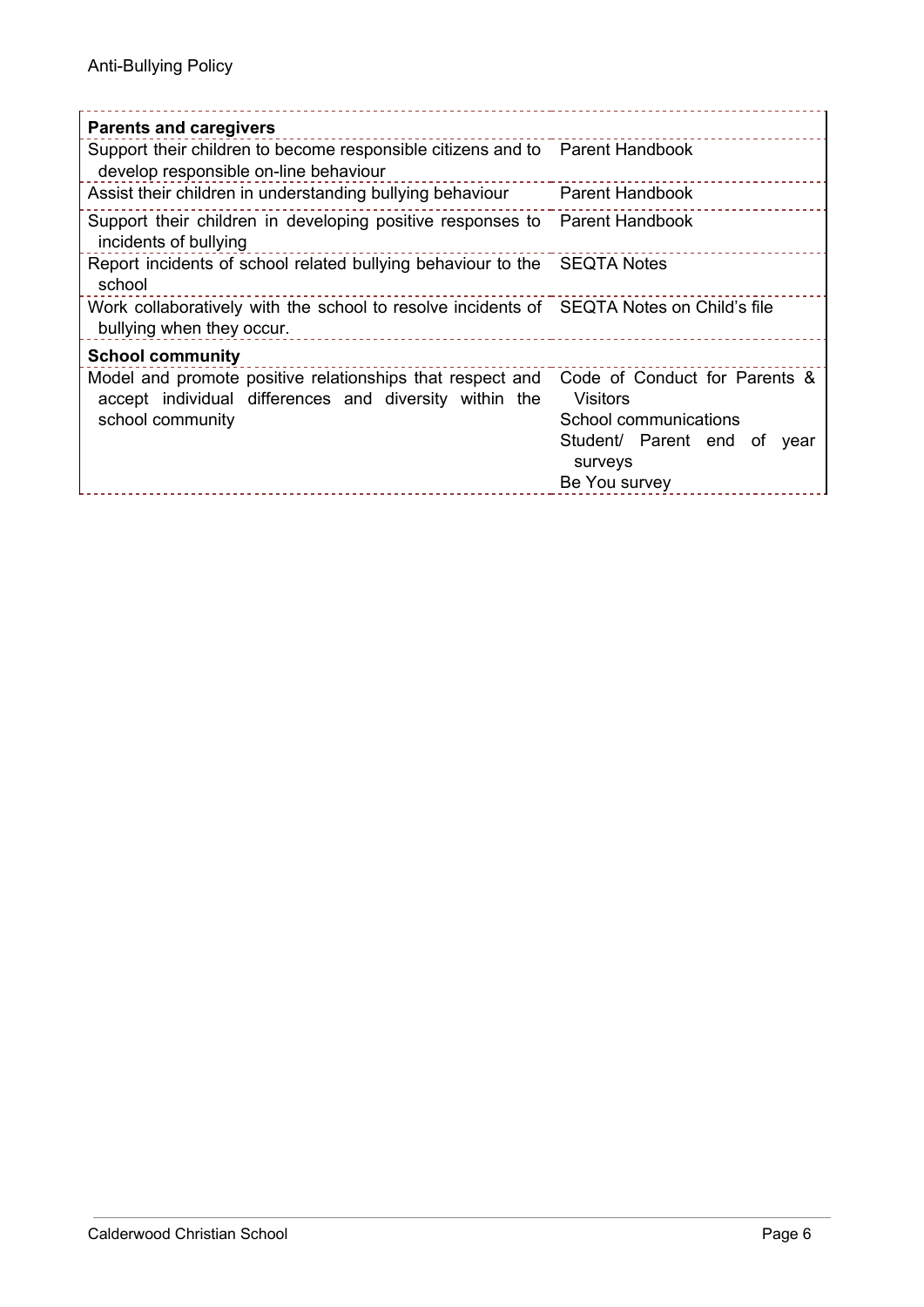## **5 DEFINITIONS**

**Bullying**: "Bullying is an ongoing misuse of power in relationships through repeated verbal, physical and/or social behaviour that causes physical and/or psychological harm. It can involve an individual or a group misusing their power over one or more persons. Bullying can happen in person or online, and it can be obvious (overt) or hidden (covert).

Bullying of any form or for any reason can have long-term effects on those involved, including bystanders. Single incidents and conflict or fights between equals, whether in person or online, are not defined as bullying." National definition of bullying for Australian schools [\(www.bullyingnoway.gov.au](http://www.bullyingnoway.gov.au/))

**Cyber bullying**: causing hurt via information and communication technologies, such as the Internet, social media, and through the use of mobile phones and other devices.

**Harassment**: on-going verbal or physical attacks on another person.

**Procedural Fairness**: investigations of an allegation of bullying, and any decisions made, will be impartial and without bias.

A person against whom an allegation has been made will be: informed of the allegations being made, and other information which will be considered; informed of the process to be followed in investigating the matter; given opportunity to respond to the allegations; and informed of the process to seek a review of any decision made in response.

(Further information: Appendix)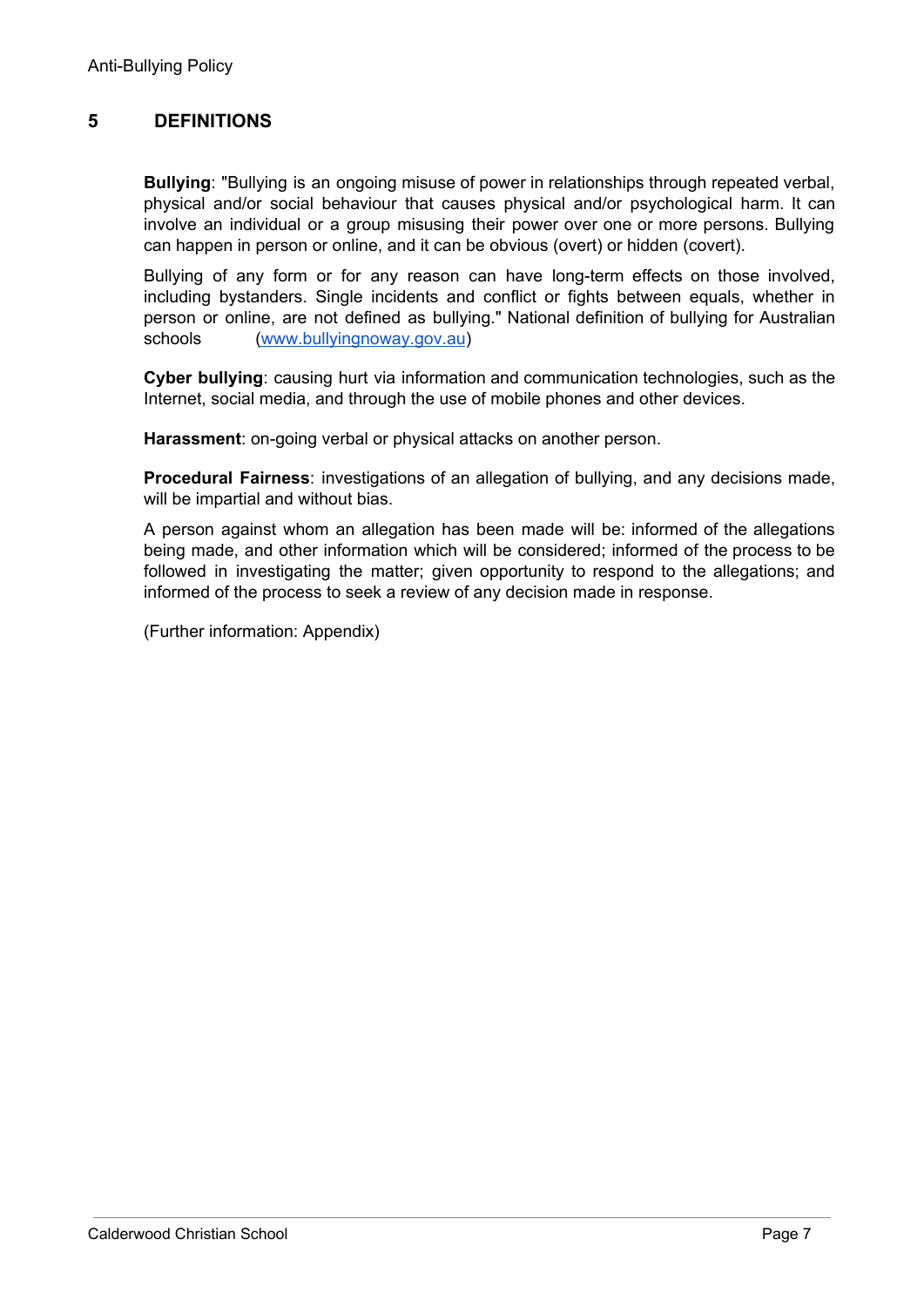## **6 POLICY**

Calderwood Christian School is committed to providing an educational environment in which students are valued and feel secure. Calderwood Christian School rejects all forms of bullying.

- (a) The school does not tolerate, condone or trivialise bullying.
- (b) All students and staff have the right to feel and be safe in the school grounds, and when travelling to and from school.
- (c) All students and staff have the right to be treated fairly and with dignity in an environment free from disruption, intimidation, harassment, victimisation and discrimination.
- (d) No student, employee, parent, caregiver or community member should experience bullying within the learning or working environments of the school.
- (e) All members of the school community contribute to preventing bullying by modelling and promoting appropriate behaviour and respectful relationships.
- (f) Each member of the school community has a responsibility to ensure the safety of each other member of the community.
- (g) Victims of bullying, and witnesses to bullying, are encouraged to report the incident.
- (h) All reports of bullying will be taken seriously and investigated according to principles of procedural fairness.
- (i) Cyber bullying which is engaged in while not at school, which impacts upon the learning of any student, will be addressed by the School, in conjunction with parents. The appropriate response will depend on circumstances.
- (j) The school will have a suitable program of education for the prevention of bullying.
- (k) Serious incidents, or threats, of violence may be reported to the Commission for Children and Young People, as required by law; and to the Police, depending on circumstances.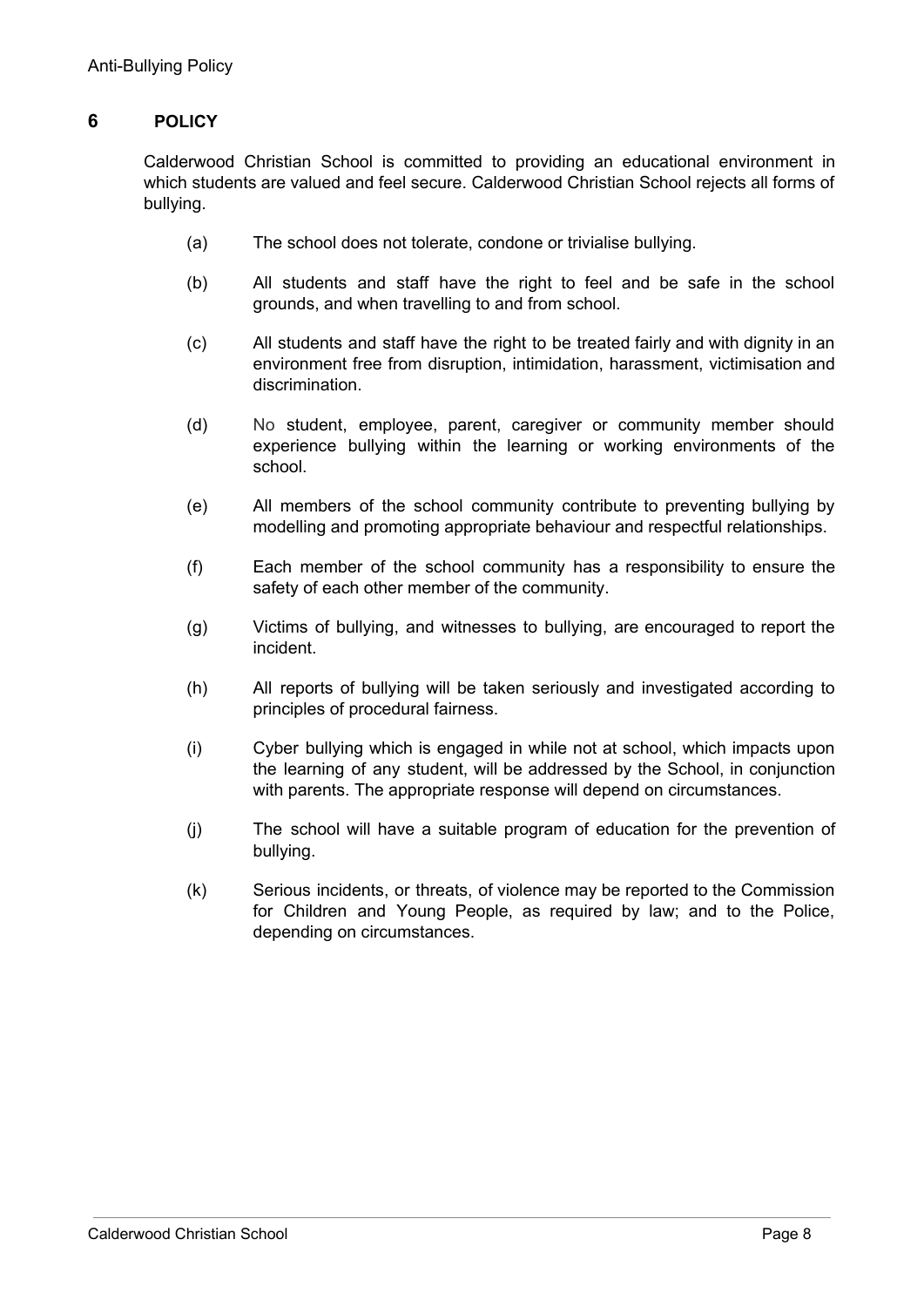## **7 PROCEDURES**

#### **7.1 Creating a Supportive and Caring School Culture**

- (a) **School Curriculum** will include age-appropriate programming:
	- to educate students about bullying, social responsibility and building personal resilience
	- to educate students to exercise digital responsibility in the appropriate use of technology
	- to ensure that students understand what constitutes bullying
	- to stop bullying behaviour
	- to rebuild relationships based on a Biblical pattern
	- to develop appropriate social skills and attitudes in the victims, perpetrators and bystanders of bullying; and empower students to resist bullying
	- to promote and reinforce the Christian ethos of care and respect for each individual at Calderwood Christian School
- (b) **Continued Professional Learning** will include sessions each year about bullying:
	- to help staff identify bullying when and where it occurs
	- to provide clear procedures to deal with bullying
	- to adopt classroom management techniques that discourage opportunities for bullying
	- to present a vigilant watchfulness in playground duty and other supervision
	- to support and restore those who have experienced bullying

## **7.2 Communication**

The School communicates its values and practices for the prevention of bullying behaviour, and receives feedback, through a combination of the following:

- Anti-Bullying Policy published on the School's website
- Enrolment interviews
- Promotion of a safe, caring environment in school communications and meetings
- Incorporation of anti-bullying guidelines in the Student Code of Conduct
- Exit interviews
- Parent/ teacher meetings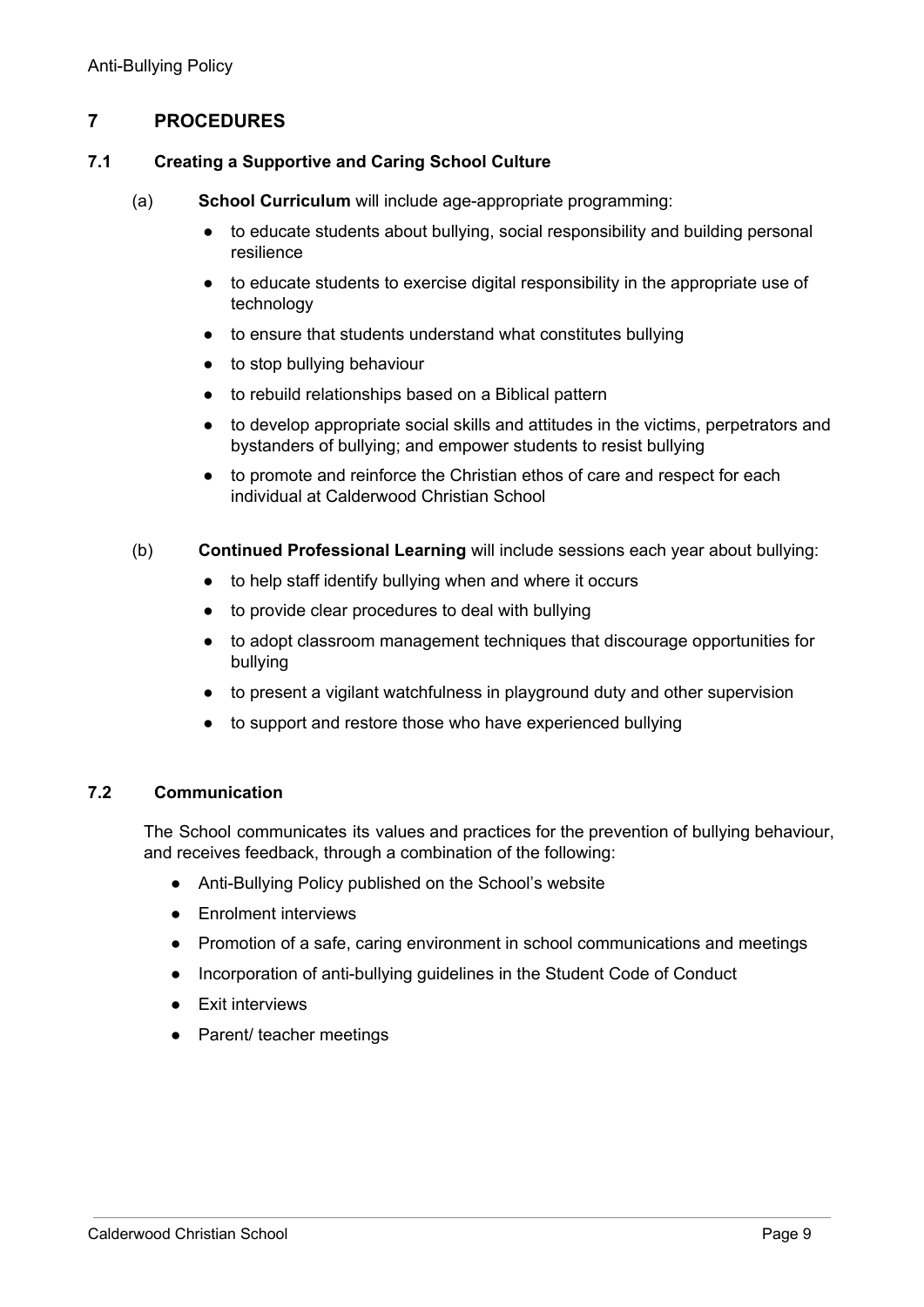## **7.3 Responding to a Report of Bullying Behaviour**

- Take all reports, allegations or observations of suspected bullying behaviour seriously.
- Stop any altercations, violent or intimidating acts immediately.
- Ensure safety of all students involved, and care for anyone injured or upset.
- Inform the Director of Pastoral Care/Head of Junior School, and relevant Pastoral Care Overseer, of all allegations or incidences of bullying as soon as practicable.
- Acknowledgement (by staff) of the allegation of bullying, and initial assessment of student safety, must take place as a matter of priority.

#### **7.4 Investigating Reports or Allegations of Bullying Behaviour**

- Investigations into bullying allegations must be undertaken in a timely manner and should be carried out in such a way as to minimise the risk of escalation.
- Establish facts from victim, bully and bystanders.
- Conduct interviews in a manner intended to reduce the risk of making matters worse for the alleged victim; nor allow the perpetrators to take some action in revenge.
- Establish whether an alleged incident is isolated, or an ongoing pattern of behaviour (bullying).
- Emphasise that it is the school dealing with the behaviour, rather than students being brought into a confrontation.
- All incidents are to be documented in SEQTA . Additional, detailed confidential reports will be kept on the student's file.
- Inform appropriate staff about all incidents of bullying so they may be aware of any issues between students.
- Inform parents of victim and bully, and possibly parents of bystanders, throughout the process. Any serious consequences, and disciplinary action, will be communicated to parents in writing. An interview may also be requested.
- Serious issues will be reported to the Principal.
- The School Psychologist is available for support of all students involved in bullying incidents; with a view to changing inappropriate attitudes and building resilience.
- Should bullying continue, further action will follow in line with the school's Discipline Policy. This can include behaviour contracts, suspension or, in the case of continued bullying, removal from the school.
- Serious incidents involving violence, or threats of violence by any means, may be reported to the Commission for Children and Young People, as required by law; and to the Police, if deemed necessary by the Principal and Deputy Principal.
- The School may recommend further professional counselling as necessary.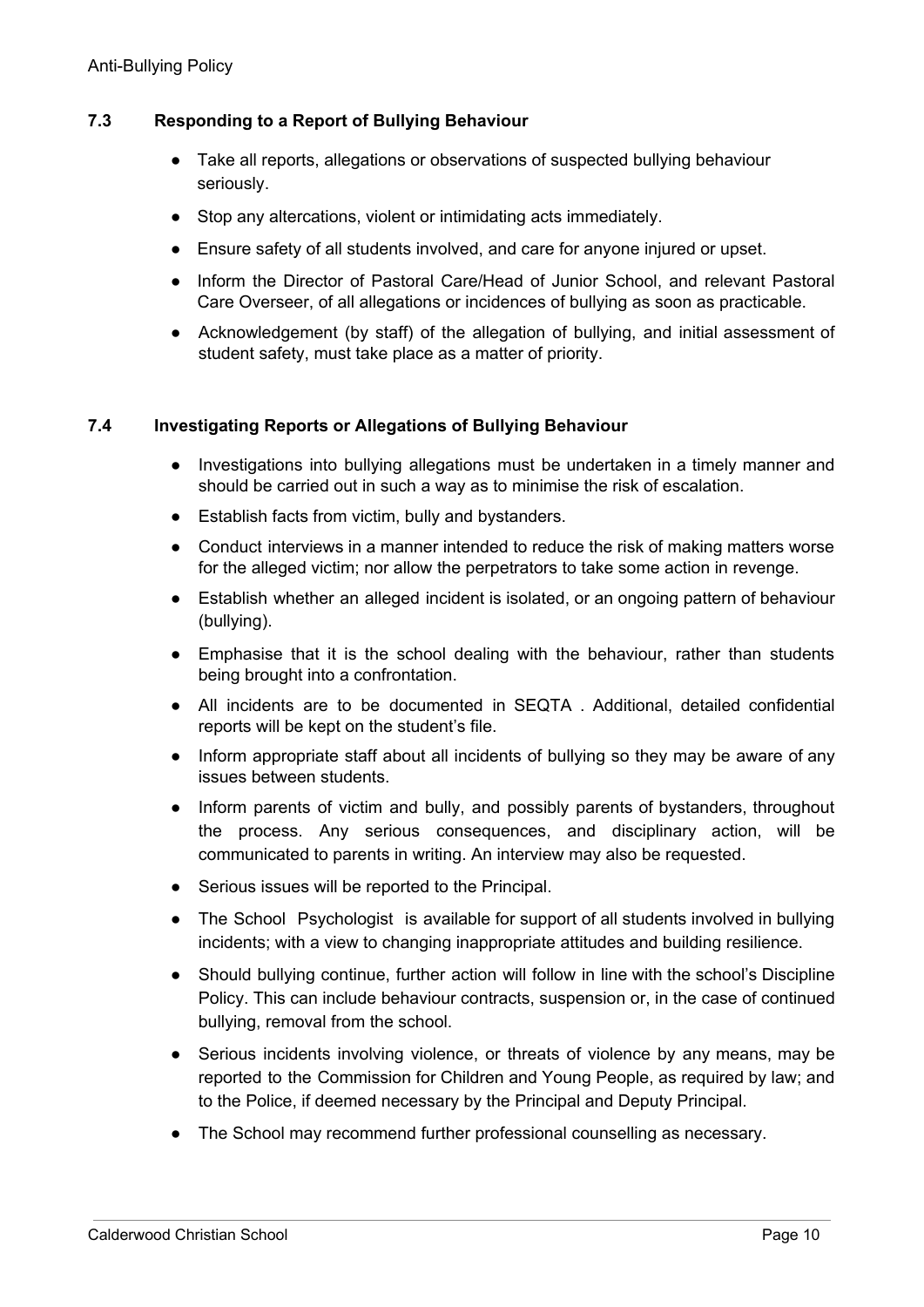## **7.5 Procedures for Students**

- Always be respectful towards other students, staff and members of the school community.
- Report any instances of being bullied to school staff and parents or carers.
- Students who witness, or know of, bullying should report it to a teacher.
- Where possible, take appropriate steps to discourage or prevent bullying.

## **7.6 Procedures for Parents**

- Keep the school informed of concerns about behaviour, your child's health issues or other matters of relevance.
- Report bullying concerns to the school. It is important that parents allow the school to investigate allegations of bullying, and not intervene in the process.
- Understand that the whole story may be quite complex. Trust the school to resolve bullying matters according to the aims and procedures set out.
- If dissatisfied with the outcome of the investigation and subsequent actions taken by the school, an appeal may be made as described in the school's Grievance Policy.
- Children bullied physically on the way home may be a matter for reporting to the Police.
- Report cyberbullying to your service provider, or the internet site. Cyber bullying, such as Facebook comments, may also be a matter for the Police.

## **8 APPENDIX – FURTHER INFORMATION**

## **1. BULLYING - EXAMPLES**

- **Verbal -** offensive names, teasing, abuse, sarcasm, insults, threats, making fun of someone, making racist or sexist remarks and put downs about someone's cultural, religious or social background, ridiculing a person's body appearance
- **Physical -** hitting, punching, kicking, scratching, tripping, spitting, violent behaviour, throwing objects
- **Social -** ignoring, excluding, ostracising, alienating, making inappropriate gestures, threatening or frightening behaviour, forcing a student to do silly or dangerous things
- **Psychological -** spreading rumours about someone or their family, dirty looks, hiding or damaging possessions, demanding money, food or other items, belittling a person's abilities and achievements, malicious SMS and email messages,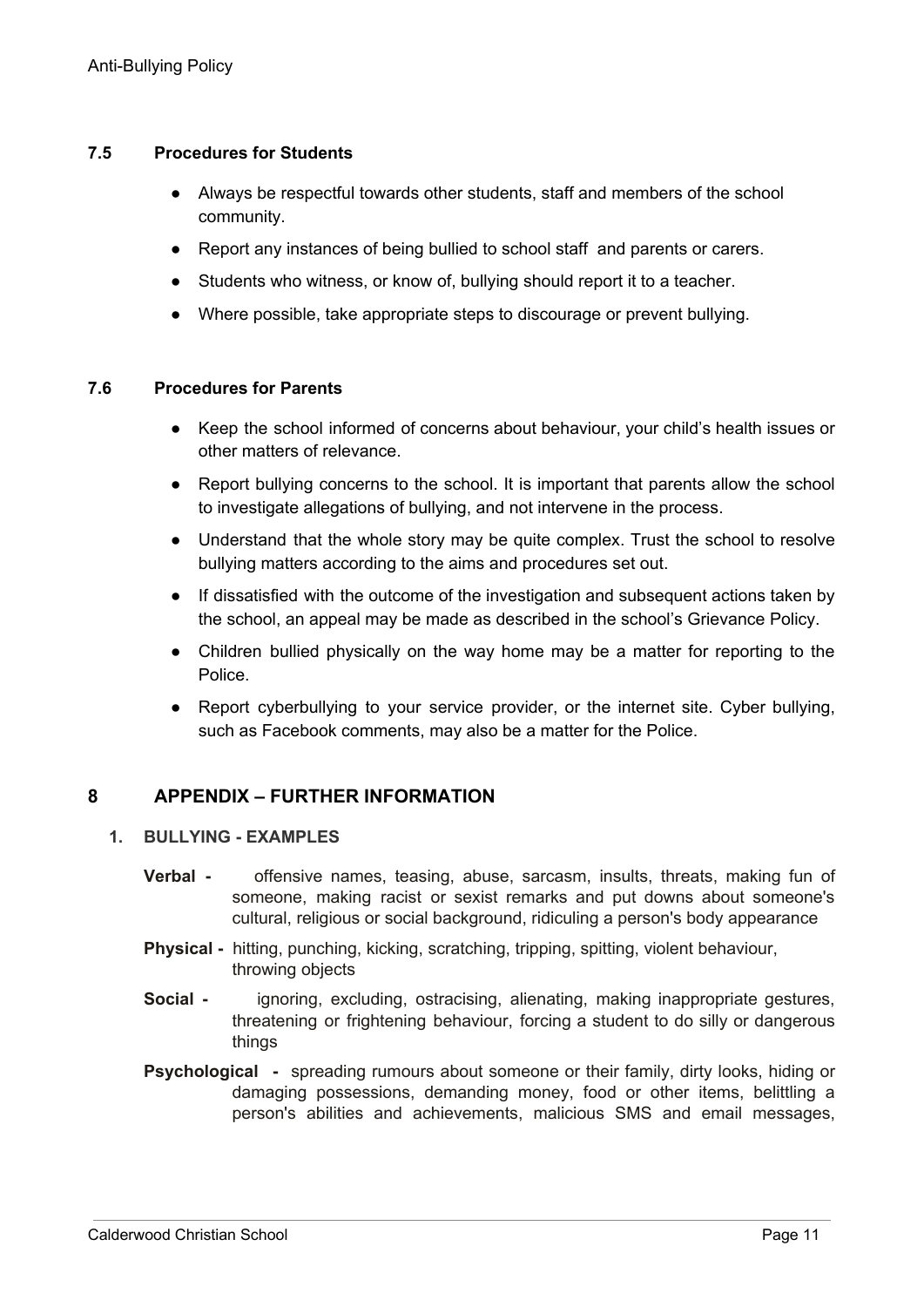inappropriate use of camera phones, writing mean or spiteful notes or graffiti about others

## **2. CYBER BULLYING**

Cyber bullying can be particularly damaging because of the capacity it has to humiliate, hurt and harm a person in front of a huge 'audience'.

Cyber bullying has been linked to depression, self-harm and even suicide.

Cyber bullying represents unlawful activity that may result in police laying charges.

#### **Examples of Cyberbullying:**

- Sending hateful or threatening comments or pictures electronically
- Using modern technologies to engage in the social exclusion of someone and in hate group recruitment
- Posting rude, explicit or embarrassing messages or pictures about someone on the internet
- Identity fraud or other harm
- Putting pressure on a person to send revealing or compromising pictures of themselves
- Covertly filming, recording or taking pictures of someone and posting the images on the internet to cause hurt
- 'Outing' and disseminating confidential information about someone
- 'Flaming' and multi-messaging to clog up a person's electronic system and to cause them distress
- Using aliases and pseudonyms in chat rooms and on social networking sites in order to harass and upset
- Engaging in cyber-stalking and the invasion of privacy
- Referring to your school in a negative or disparaging way on the internet

#### **Further Issues**

- Sending sexually explicit images of anyone, including yourself, is a crime if you are under the age of 18 years. If the person in the picture is under 16 years, it is a very serious crime.
- Any material sent electronically can never be entirely removed even when 'deleted'. The image may emerge at any stage in the sender's future life and lead to serious consequences. Using pseudonyms, passwords and avatars does not protect the identity of a cyber bully. Technologies exist to identify those who misuse modern technologies to harm others. One's "digital footprint" may be accessed many years after material is posted online and used by others, eg. prospective employers and the media.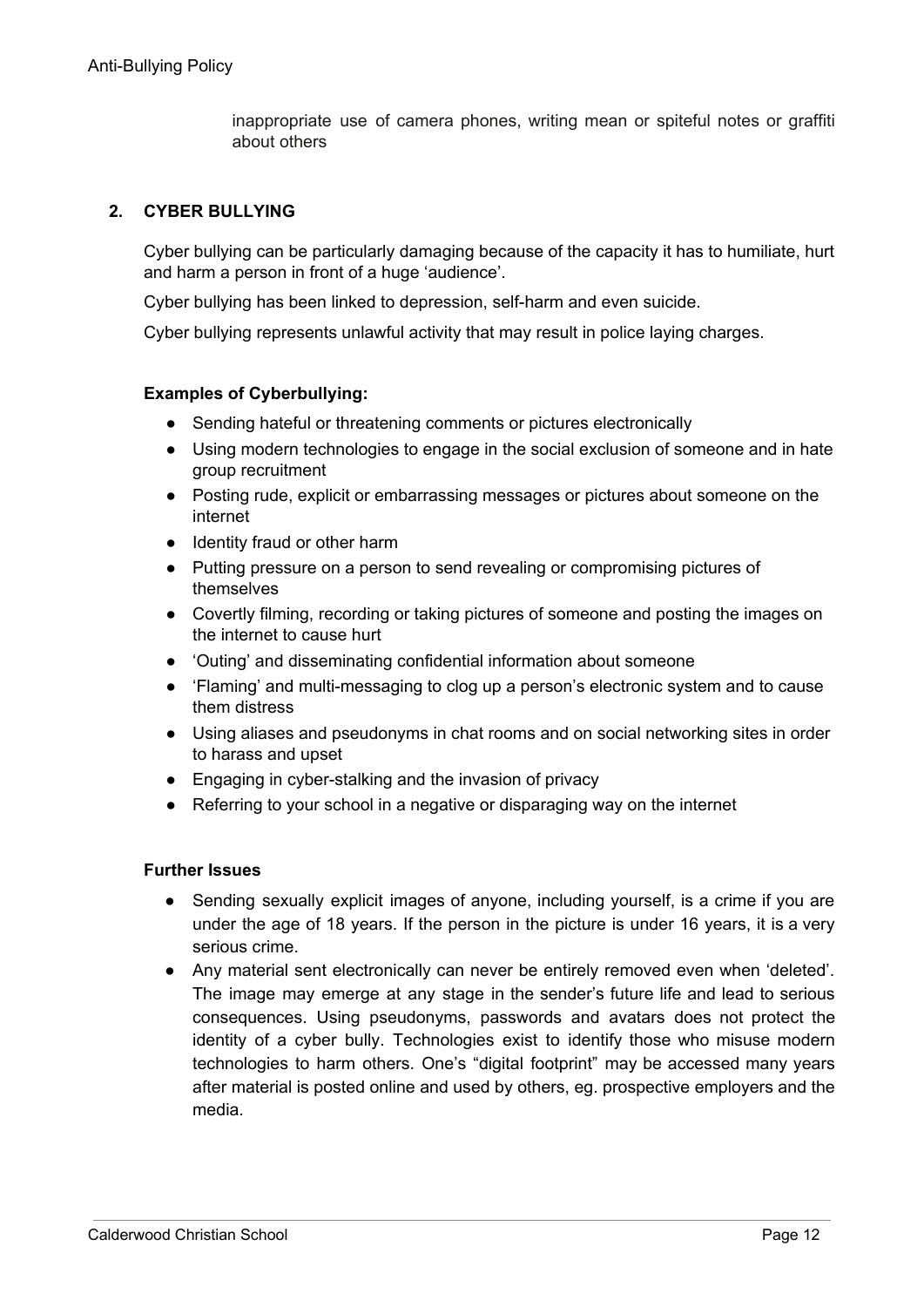## **Minimise the Risk of Cyber Harm**

- Never tell anyone, even your friends, your passwords, private details or access codes.
- When speaking to someone you do not know on the internet, be aware they may not be who they say they are.
- Be aware that there are predators who use the internet to lure young people into inappropriate sexual relationships. Others use tricks, such as pretending to be a bank, to get the victim to share their confidential financial details. This usually results in identity fraud and the stealing of money.
- Never reveal your email address to someone you do not know well; or give them personal information about your address, phone number or how they can meet up with you.
- Always be careful what you say or what you show a person in confidence on the internet for it is never guaranteed to remain confidential. The information may be sent on to others.
- Be aware that the internet is an unsafe place to put personal information and is frequently used for illegal activities. Treat the internet as an unsafe place at all times, be very aware of where and with whom you place any personal information.
- If you find yourself the victim of cyber bullying, keep the evidence and report the bullying to an appropriate adult. It is generally best not to respond to the cyber bully, or give them any satisfaction they have caused you hurt. If you do respond to the bully, do not do so while hot with anger. This can result in mutual cyber bullying which means both parties become quilty of bullying.

#### **3. INDICATORS OF BULLYING**

Students who are being bullied or harassed may not talk about it with their teachers, friends or with the school psychologist. They may be afraid that it will only make things worse or they may feel that it is wrong to 'tell tales'.

Parents and teachers have an important part to play in helping the school and the student deal with bullying. A change in behaviour in students may be a signal that they are being bullied or they have some other concern. Some signs that may point to a bullying problem are:

- unexplained injuries
- lost or destroyed clothing, books, electronics or jewellery
- frequent headaches or stomach aches, feeling sick or faking sickness
- changes in eating habits, like suddenly skipping meals or binge eating. kids may come home from school hungry because they did not eat lunch.
- difficulty sleeping or frequent nightmares
- declining grades, loss of interest in schoolwork, or not wanting to go to school
- sudden loss of friends or avoidance of social situations
- feelings of helplessness or decreased self esteem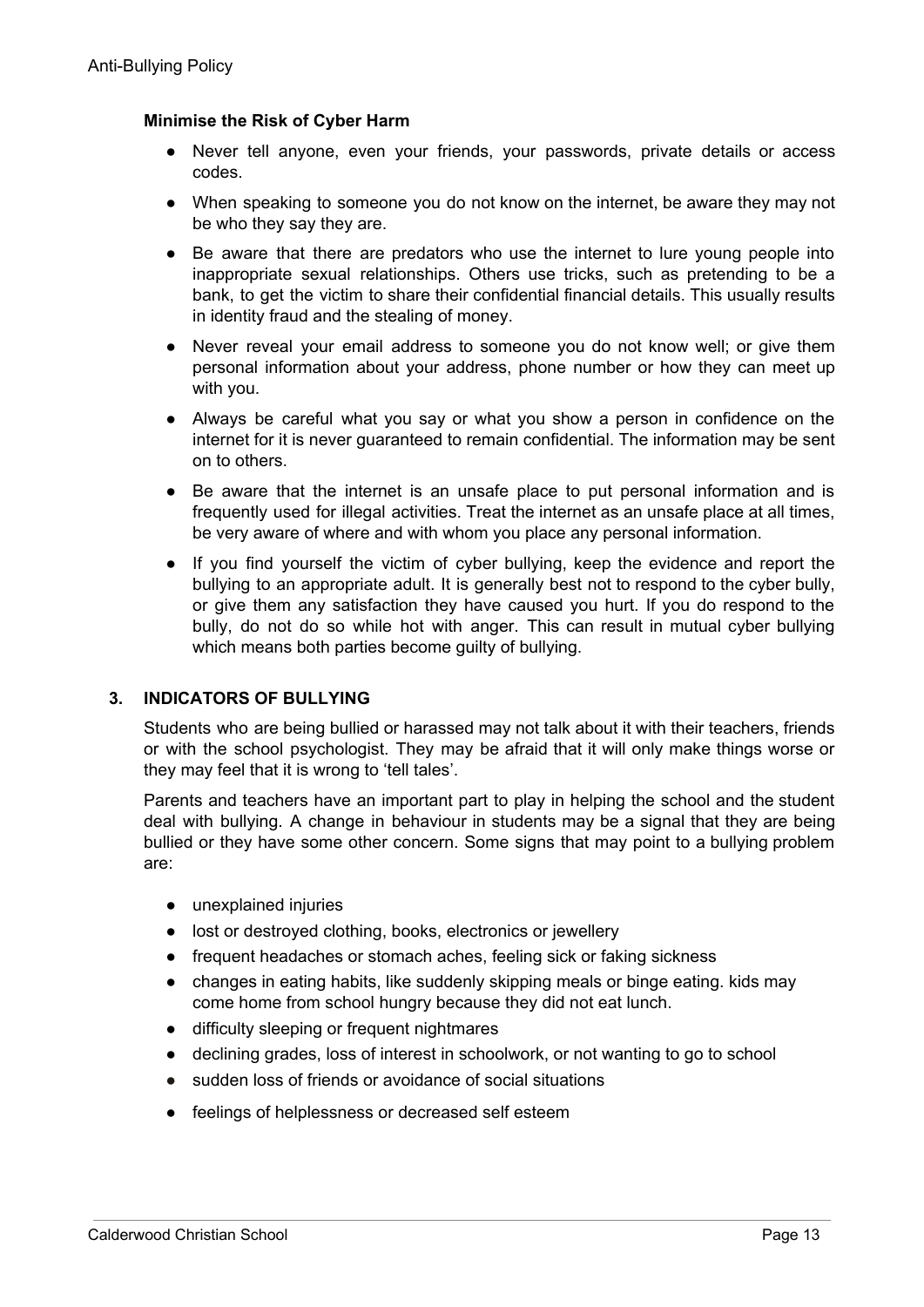• self-destructive behaviours such as running away from home, harmnig themselves, or talking abotu suicide.

If you know someone in serious distress or danger, don't ignore the problem. Get help roght away.

[https://www.stopbullying.gov/bullying/warning-signs](https://www.sopbullying.gov/bullying/warning-signs)

Further useful information:

eSafety Commissioner

esafety.gov.au

## **4. ADVICE FOR PARENTS**

The school needs the assistance of parents to solve any issues involving their child. Staff will make every effort to resolve situations as quickly as possible. Your child needs your support and reassurance; and it will facilitate investigations, and the maintenance of a safe environment for everyone in the school, if parents remember these few points:

#### **Avoid premature judgement**

Sometimes parents will react angrily to facts reported by their child, but upon investigation, these 'facts' are sometimes not accurate. Please remember there are two sides to every story.

#### **Be patient**

The school is committed to investigating a bullying allegation in a manner that protects the rights of all involved, including the bully. The school will take action as appropriate, but will at all times seek to exercise procedural fairness. It is important to allow the school to investigate the matter. Parents are advised not to challenge the bully directly, or contact the parents of the bully.

#### **Be aware**

With younger children especially, know your child's password and monitor social networking sites. They should be aware you will do so.

#### **Be supportive**

Dealing with a child who is a bully can be particularly difficult for a parent.

Some will support the school. Others will not; and may even exhibit aggressive behaviour themselves. Other parents may be outraged because their child has been bullied. This can lead to the school being sandwiched between two sets of angry parents. Support and understanding is sought from parents of alleged bullies and alleged victims when the school is investigating an accusation of bullying.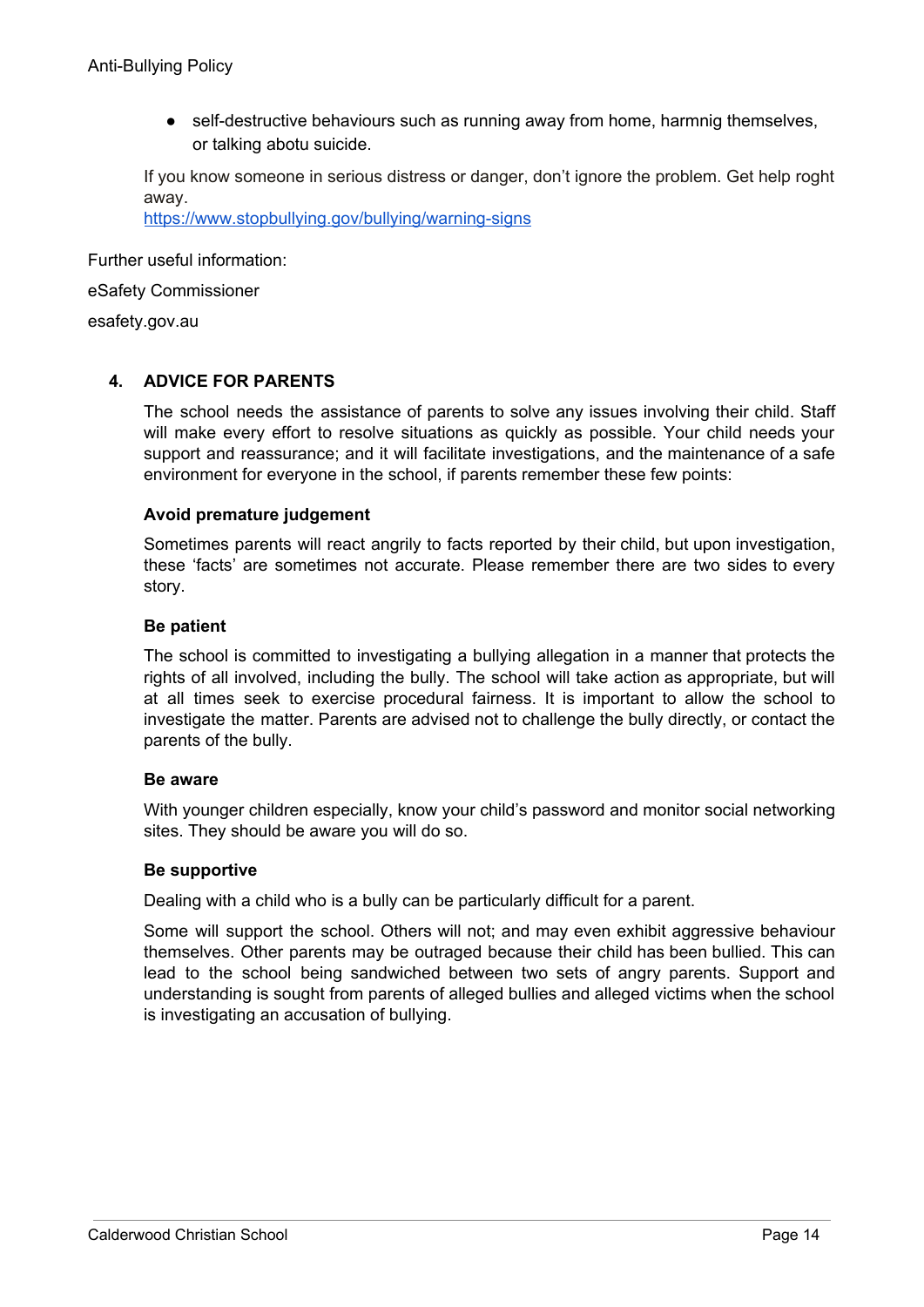## **5. INFORMATION FOR STUDENTS**

## **If You are Bullied:**

- Tell a teacher. Don't be afraid that it will make things worse. The school will do everything they can to protect you. Most other students dislike bullying too.
- Tell your parents so that they can talk to the school about it.
- If you have been physically assaulted or threatened, or your property has been damaged or stolen, a criminal offence may have been committed.
- It can take courage to challenge the bully, to expose them for who they are and to play a part in improving our community by ridding it of bullying behavior.

## **Ways to avoid, or deal with, bullying behaviour**

- When bullied, try not to get angry or show that you are angry. If your anger is obvious, the bully has the satisfaction of knowing that they have controlled your emotions.
- Admit to imperfections. It can send positive messages about you having a realistic understanding of yourself.
- Use non-offensive humour. Bullying can be blunted by a good laugh. The capacity to laugh at yourself can create a bonding with a group that might otherwise remain hostile.
- Review your own behaviours and body language. If you look like a victim you can become a victim. Squared shoulders and a smile can do much to deter a bully.
- Avoid trouble spots. There are always places that are high-risk areas for bullying. Avoid them.
- Develop your 'emotional quotient'. This includes the ability to read body language, to sense mood, to be intuitive and empathetic. Such skills not only make you less of a target, they can enable you to see where a situation may be heading. Early detection of possible bullying can provide options for avoiding it.
- Surround yourself with good friends. Those with strong friendships are usually less of a target for bullies.
- If bullied, try not to retaliate for this can often inflame the situation.
- If you are being bullied, remind yourself that it is the bully who has the problem, not you. Try to think through what inadequacies the bully might have that causes them to behave this way. Understanding a bully is a great way to begin to solve the problem.

#### **Building Personal Resilience**

- Maintain good self-esteem.
- Work on fitting in, getting involved and making a rich contribution to the school.
- Model kindness, thoughtfulness and respect.
- Don't build up situations out of all proportion.
- Develop an ability to deal with:
	- Failure and success